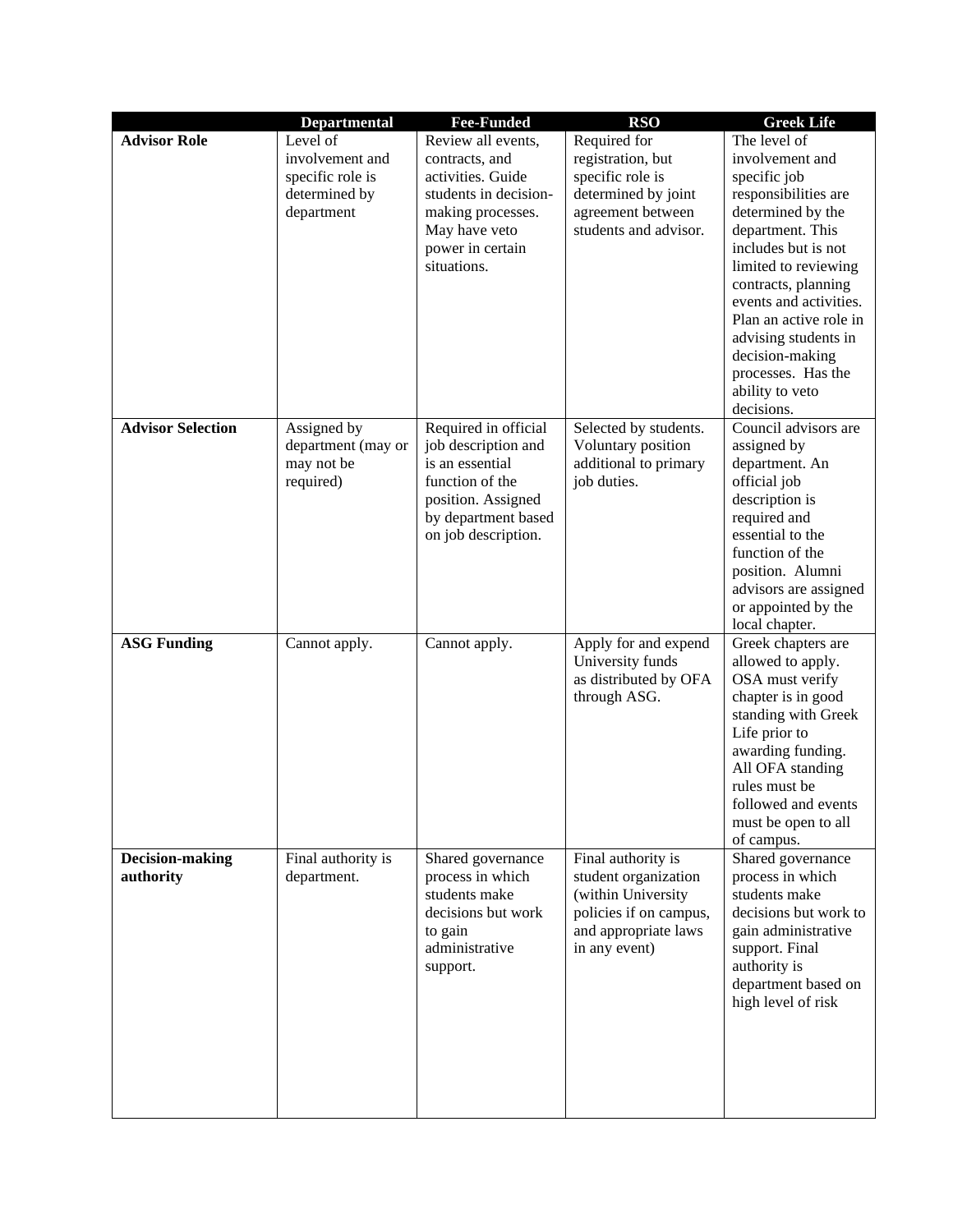|                     | <b>Departmental</b>                                                                                                                                     | <b>Fee-Funded</b>                                                                                                                                    | <b>RSO</b>                                                                                                                                                                                                                                                                         | <b>Greek Life</b>                                                                                                                                                                                                                                                                                                                                                                                       |
|---------------------|---------------------------------------------------------------------------------------------------------------------------------------------------------|------------------------------------------------------------------------------------------------------------------------------------------------------|------------------------------------------------------------------------------------------------------------------------------------------------------------------------------------------------------------------------------------------------------------------------------------|---------------------------------------------------------------------------------------------------------------------------------------------------------------------------------------------------------------------------------------------------------------------------------------------------------------------------------------------------------------------------------------------------------|
| <b>Finances</b>     | Department<br>maintains finances<br>in University or<br>Foundation<br>accounts.                                                                         | Primarily housed in<br>0202 student fee<br>accounts. Can use<br>1102 accounts as<br>well.                                                            | RSO's maintain<br>separate finances,<br>although in accounts<br>held by the<br>University, and make<br>their own decisions<br>about events, within<br>University policy (this<br>includes guidelines<br>established by the<br>university, for<br>example, COVID-19<br>guidelines). | Department<br>maintains finances in<br>University or<br>Foundation accounts.<br>Council accounts are<br>housed in 0202<br>student fee accounts.<br>Can use 1102<br>accounts as well.<br>Greek Chapters are<br>allowed to maintain<br>separate finances on<br>and/or off campus.<br>Chapters work with<br>the department to<br>make decisions<br>about registered<br>events, within<br>University policy |
| <b>Fundraising</b>  | Must go through<br>the departmental<br>Development<br>representative.                                                                                   | May conduct<br>fundraisers on or off<br>campus (prior<br>approval required).                                                                         | May conduct<br>fundraisers on or off<br>campus (prior<br>approval required).                                                                                                                                                                                                       | May conduct<br>fundraisers on or off<br>campus (prior<br>approval required).                                                                                                                                                                                                                                                                                                                            |
| <b>Marketing</b>    | Be listed in<br>University<br>publications,<br>websites and<br>newsletters under<br>the department<br>name with the<br>group name<br>included.          | Be listed in<br>University<br>publications,<br>websites and<br>newsletters under<br>the group name with<br>the department name<br>included.          | Be listed in University<br>publications,<br>websites and<br>newsletters under the<br>RSO name. Can use<br>the University name<br>in publicity and<br>press releases (format:<br>"RSO Name at the<br>University of<br>Arkansas")                                                    | Be listed in<br>University<br>publications,<br>websites and<br>newsletters under the<br>group name with the<br>department name<br>included.                                                                                                                                                                                                                                                             |
| <b>Office Space</b> | Departmental<br>decision.                                                                                                                               | Provided office or<br>working space by<br>department of<br>oversight.                                                                                | Can apply through<br>OSA for and occupy<br>designated office<br>space on A6 floor<br>Arkansas Union.                                                                                                                                                                               | Provided office or<br>working space by<br>department of<br>oversight.                                                                                                                                                                                                                                                                                                                                   |
| Programming         | Group can<br>participate in<br>university<br>programs as<br>an organization<br>(such as co-hosting<br>an event such as<br>Cardinal Nights,<br>$etc.$ ). | Group can<br>participate in<br>university programs<br>as an organization<br>(such as co-hosting<br>an event such as<br>Cardinal Nights,<br>$etc.$ ). | Group can participate<br>in university programs<br>as an organization<br>(such as co-hosting an<br>event such as Cardinal<br>Nights, etc.).                                                                                                                                        | Group can<br>participate in<br>university programs<br>as an organization<br>(such as co-hosting<br>an event such as<br>Cardinal Nights,<br>$etc.$ ).                                                                                                                                                                                                                                                    |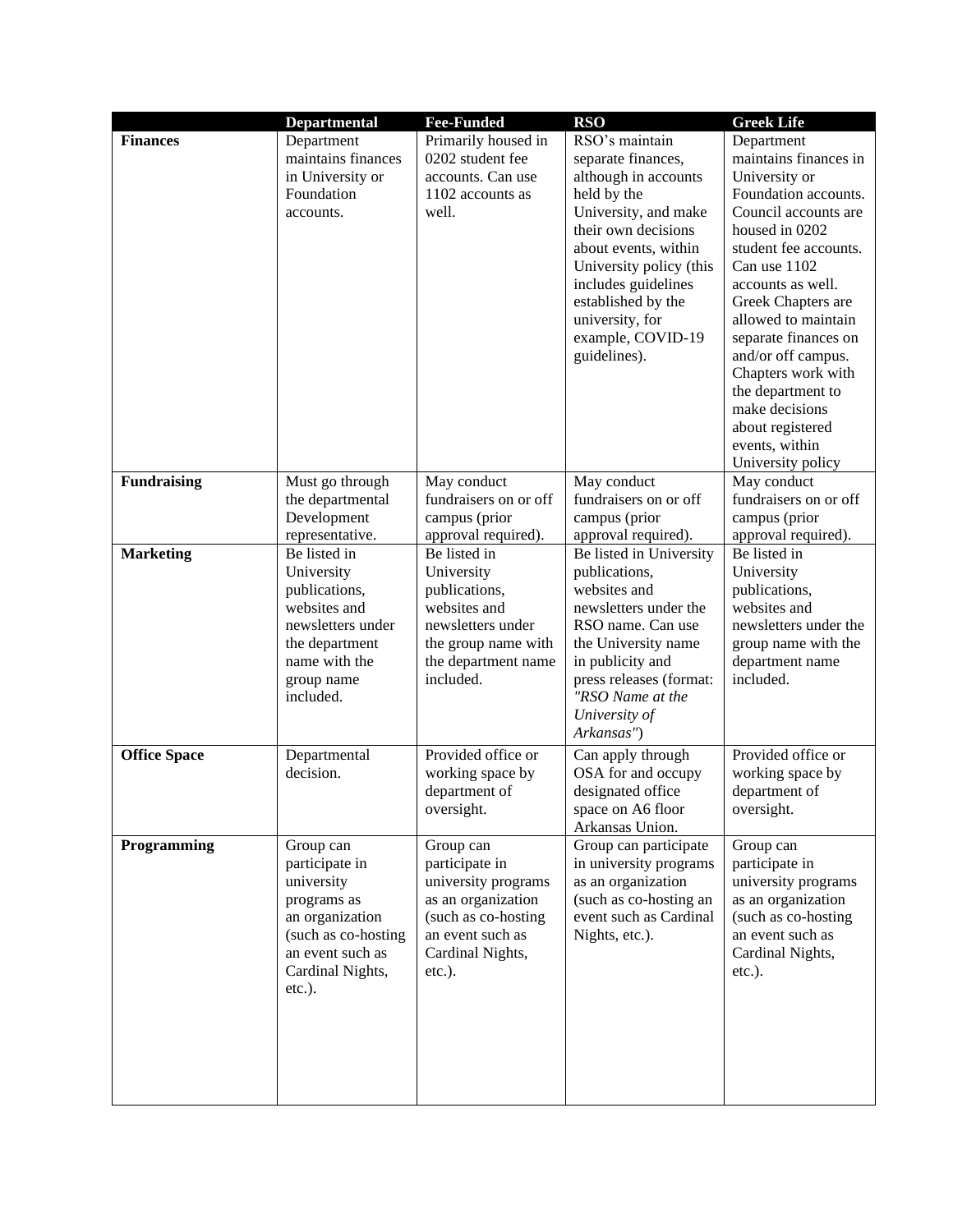|                                       | <b>Departmental</b>                                                                                                                                                                                                                                          | <b>Fee-Funded</b>                                                                                                                                                                                                                   | <b>RSO</b>                                                                                                                                                                                                                      | <b>Greek Life</b>                                                                                                                                                                                                                                                                                                                                                                 |
|---------------------------------------|--------------------------------------------------------------------------------------------------------------------------------------------------------------------------------------------------------------------------------------------------------------|-------------------------------------------------------------------------------------------------------------------------------------------------------------------------------------------------------------------------------------|---------------------------------------------------------------------------------------------------------------------------------------------------------------------------------------------------------------------------------|-----------------------------------------------------------------------------------------------------------------------------------------------------------------------------------------------------------------------------------------------------------------------------------------------------------------------------------------------------------------------------------|
| <b>Registration</b>                   | Determined by<br>Department. The<br>OSA does not<br>manage the<br>registration process<br>for departmental<br>organizations.                                                                                                                                 | Groups established<br>via student<br>referendum - annual<br>update of<br>officers/student<br>leaders required.<br>Partnership between<br>student leaders and<br>OSA Staff - annual<br>update process.                               | All RSOs re-register<br>through the RSO re-<br>registration process as<br>outlined by the OSA.<br>This process occurs<br>annually and is<br>required to maintain<br>active RSO status.<br>Managed by OSA<br>staff.              | Determined by<br>Office of Greek Life.<br>Chapter membership<br>rosters and contact<br>list for all Greek<br>executive officers are<br>updated each<br>semester.                                                                                                                                                                                                                  |
| <b>Reservations</b>                   | Made in name of<br>department.                                                                                                                                                                                                                               | Made in name of<br>organization or<br>department with<br>oversight.                                                                                                                                                                 | Made in name of<br>RSO.                                                                                                                                                                                                         | Made in name of<br>organization or<br>department with<br>oversight.                                                                                                                                                                                                                                                                                                               |
| <b>Resources</b>                      | Dependent upon<br>department.                                                                                                                                                                                                                                | Provided by<br>department                                                                                                                                                                                                           | Obtain locker or<br>mailbox space through<br>the OSA, use RSO<br>Computer Hub and<br>RSO Resource Room                                                                                                                          | Dependent upon<br>department.                                                                                                                                                                                                                                                                                                                                                     |
| <b>Trademark</b>                      | Should use<br>departmental or<br>academic logos.<br>Can use Razorback<br>images with prior<br>approval of<br>Trademark &<br>Licensing.                                                                                                                       | Should use<br>departmental or<br>academic logos. Can<br>use Razorback<br>images with prior<br>approval of<br>Trademark &<br>Licensing                                                                                               | Use specific<br>Razorback trademark<br>images (on individual<br>items, with prior<br>approval). Cannot use<br>academic logos or<br>marks.                                                                                       | Should use<br>departmental or<br>academic logos. Can<br>use Razorback<br>images with prior<br>approval of<br>Trademark &<br>Licensing                                                                                                                                                                                                                                             |
| University<br>email/website/listservs | Obtain and utilize<br>uark.edu-hosted<br>organizational<br>emails, websites<br>and listservs. Email<br>accounts and<br>listservs are owned<br>by the department.<br>Websites are<br>housed within<br>departmental sites<br>and cannot be<br>vanity accounts. | Obtain and utilize<br>uark.edu-hosted<br>organizational<br>emails, websites and<br>listservs. Email<br>accounts are owned<br>by the department.<br>Websites are in the<br>uark.edu Wordpress<br>path and can be<br>vanity accounts. | Obtain and utilize<br>uark.edu-hosted<br>organizational emails,<br>websites and listservs.<br>Email accounts are<br>owned by the OSA.<br>Websites are in the<br>rso.uark.edu/username<br>path and cannot be<br>vanity accounts. | Obtain and utilize<br>uark.edu-hosted<br>organizational<br>emails, websites and<br>listservs. Email<br>accounts and<br>listservs are owned<br>by the department.<br>Websites are housed<br>within departmental<br>sites and cannot be<br>vanity accounts.<br>Chapters are able to<br>use vanity accounts<br>with approval from<br>the department and<br>national<br>organization. |